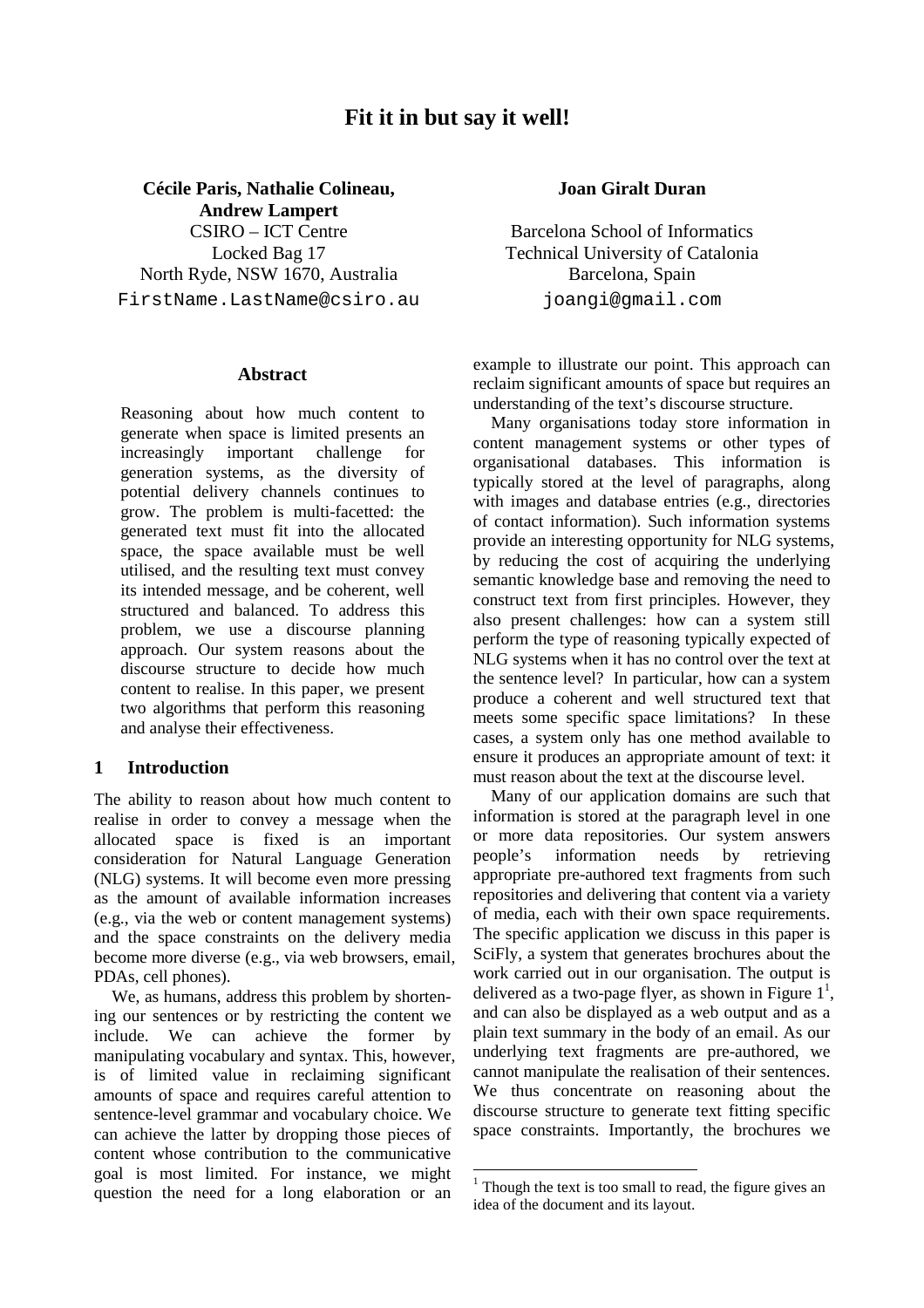

**Figure 1:** A brochure generated by our system

generate need to look professional, as if manually written. Coherence and good structure is paramount.

In the remainder of this paper, we discuss other work which has looked at controlling the amount of generated text. We then present our approach to generation when a text has to fit into some specific space and the system has no control over the text at the sentence level. We show how we can exploit the discourse structure to decide how much content to realise. We present two algorithms that perform this reasoning and analyse their comparative performance.

# **2 Related work**

Generation systems have often exploited the discourse structure for a number of reasoning tasks. To achieve this, systems build a discourse tree during discourse planning. The tree includes the communicative goals that were achieved and the rhetorical relations holding between text spans, frequently represented using Rhetorical Structure Theory (RST) (Mann and Thompson, 1988). The systems then reason about this discourse tree to allow them to participate in a dialogue (e.g., Moore and Swartout, 1989), generate appropriate cue phrases to link two spans of text (e.g., Scott and de Souza, 1990) or reason about layout (e.g., Bateman et al., 2001). See Taboada and Mann (2006) for other applications.

Our system uses discourse trees to reason about how much content to express in order to fill some specific available space. Other systems have performed reasoning at the discourse structure level to control how much text is generated. Moore and Paris (1993), for example, allowed their discourse planner to be set in *terse* or *verbose* mode to produce short or long texts. Their approach thus constrained the length of the generated content at the onset of the process. However, this can be overly restrictive. In contexts such as ours, for example, in which similar content must be delivered via several media, it is desirable to produce one discourse tree that can then be delivered appropriately to the different delivery channels and conform to different space constraints.

During discourse planning, our system specifies the RST relations that hold between the retrieved pre-authored text fragments and exploits the RST principle of nuclearity to shorten a text. In RST, a relation holds between the *nucleus*, usually considered the main information to be conveyed, and a *satellite*, which provides supporting information.<sup>2</sup> The intuition is that nuclei are more important while satellites can be dropped. Systems that use the discourse structure to produce summaries are also based on this intuition (e.g., Spark-Jones, 1993; Ono et al., 1994; Rino and Scott, 1994; Marcu, 1998). However, while techniques used in

 $2$  There are a few exceptions for multinuclear relations.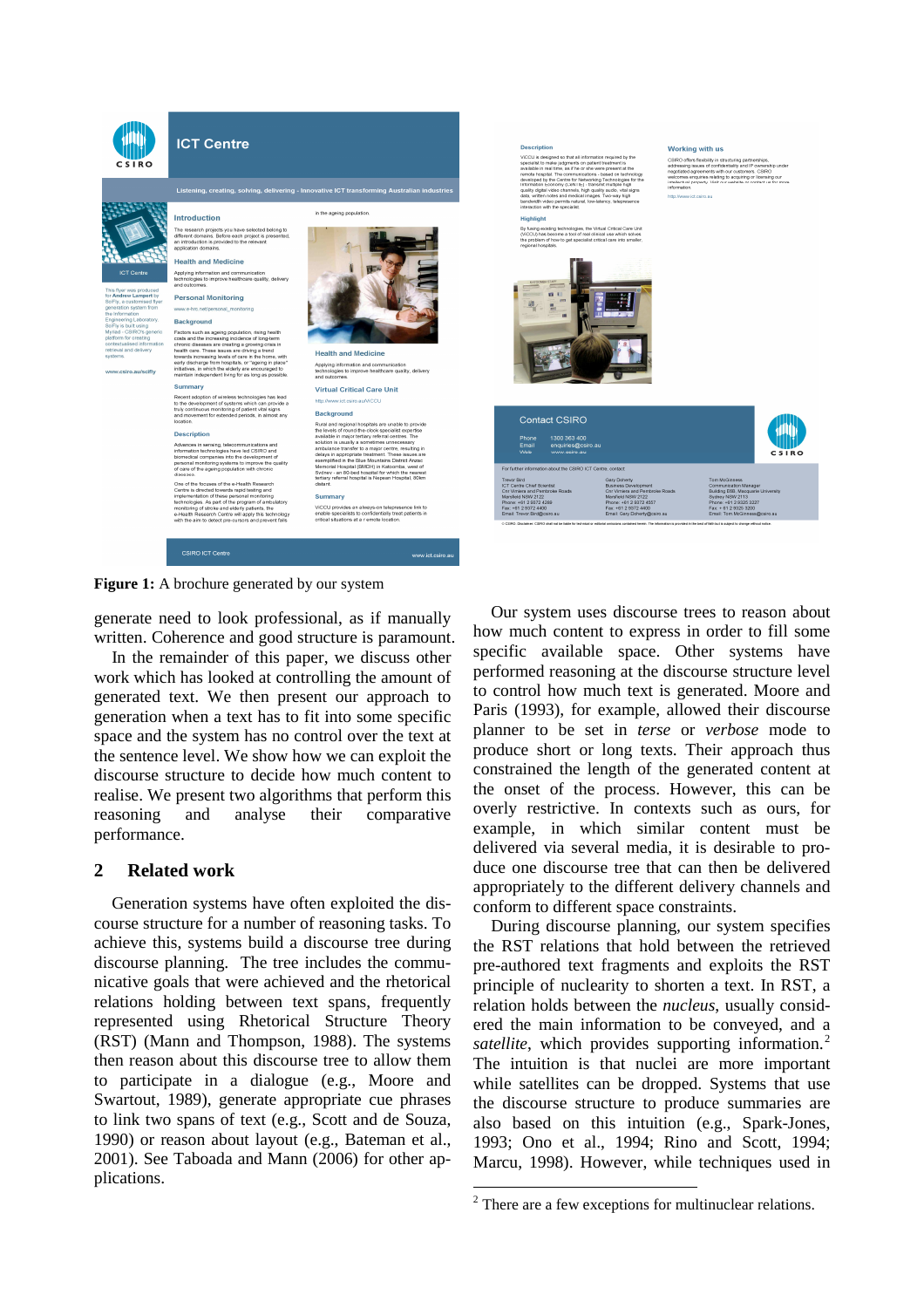both approaches are similar, the purpose and challenges of the two tasks are different: in a summary, one wishes to convey only the most essential part of a message, leaving out all the content that could be considered optional. In our task, we want to produce a text that fits the available space. In some cases, the original content is only, let's say, one paragraph too long to fit into the required space. The issue is to find the least essential paragraph to convey the message and still obtain a balanced text, as opposed to summarising the text per se. This is akin to the distinctions between shortening a paper by ½ a page to fit into the required 8-page limit and writing its abstract. In addition, shortening a text (rather than summarising it) raises a new challenge: that of ensuring that the final text is still balanced. Consider for example cases in which there are bulleted items. When shortening the text, one needs to ensure that all the items remain at about the same length, or the text will appear odd.

Our approach exploits the semantics of the rhetorical relations and the notion that some relations are more important than others. O'Donnell (1997) used the same principle to assign relevance scores to text nodes in the discourse structure to produce documents of variable length. While our approach is similar to O'Donnell's in that respect, his approach required individual sentences to be manually marked up with rhetorical relations. This allowed his system to manipulate the text at or below the sentence level, although repair had to occur after the process to ensure coherence and grammaticality. O'Donnell's approach was thus close to traditional NLG systems that build text from first principles and are able to vary the amount of text at the lexico-grammatical level (e.g., Reiter, 2000).

Like most NLG-based approaches to constraining the length of a text, we use greedy algorithms to cut content. Vander Linden (2008) reports on an alternate approach that used dynamic programming. His work has not yet been evaluated, so it is unclear how valuable it could be in our context.

### **3 System Architecture**

To achieve our goal of delivering tailored and coherent information, we build upon both NLG and document synthesis technology to retrieve and repurpose information (Colineau *et al.*, 2004). The retrieval process is orchestrated by a discourse planner that, using discourse plans, builds a discourse tree specifying what to extract, for which purpose and how the various pieces of information relate to each other (Paris *et al.*, 2008).

We use SciFly to illustrate how our system reasons about space constraints. Given a query from a user (one or more topic(s) of interest), SciFly

consults a repository of text fragments to assemble the relevant information. The fragments, written by the marketing team of our organisation, are self contained and comprised of typically one paragraph, two at most.<sup>3</sup> SciFly integrates all the relevant fragments into a coherent whole (see Figure 1) using meta-data describing each fragment. The meta-data chosen is that envisaged for a new content management system for our organisation's website. Note that this meta-data does not correspond to rhetorical relations. It is the discourse plans that later determine which relation holds between fragments given their role in a specific communicative goal. As a result, a text fragment can be used with different relations in different brochures.

SciFly also produces a web output, and a PDF version of the paper brochure is emailed to the user with a summary in the email body. This summary is also built by reasoning about the discourse tree. As in discourse-based approaches to summarisation, only the nuclei are kept leaving out all the satellites corresponding to content considered as optional.

SciFly follows a two-stage approach: during discourse planning, content and organisation are selected, and a discourse tree is built, as in (Moore and Paris, 1993). The discourse plans specify the RST that hold between text spans. They were written for SciFly, based on an analysis of a corpus of sample human-authored brochures. In the second stage, the presentation stage, the system reasons about the discourse tree and the characteristics of the delivery channel to decide how much content to include and how to present it.

The following section presents two algorithms that reason about how much to express based on the space available. The first one is fairly naïve, implementing the basic notions of how RST can help with this reasoning. The second algorithm addresses limitations discovered when we deployed the system as an information kiosk at a major IT fair.

### **4 Determining how much content to realise**

During the discourse planning stage, SciFly retrieves all the information corresponding to the user's topics of interest and organises it into a coherent whole. As the output is to be a brochure-like document, presenting the work carried out in our organisation (e.g., projects and capabilities), the system includes more information than is strictly required. For example, an introduction about the organisation and relevant contact details are always

 $3$  It is worth noting that it took one person in the marketing team just a few days to write the content.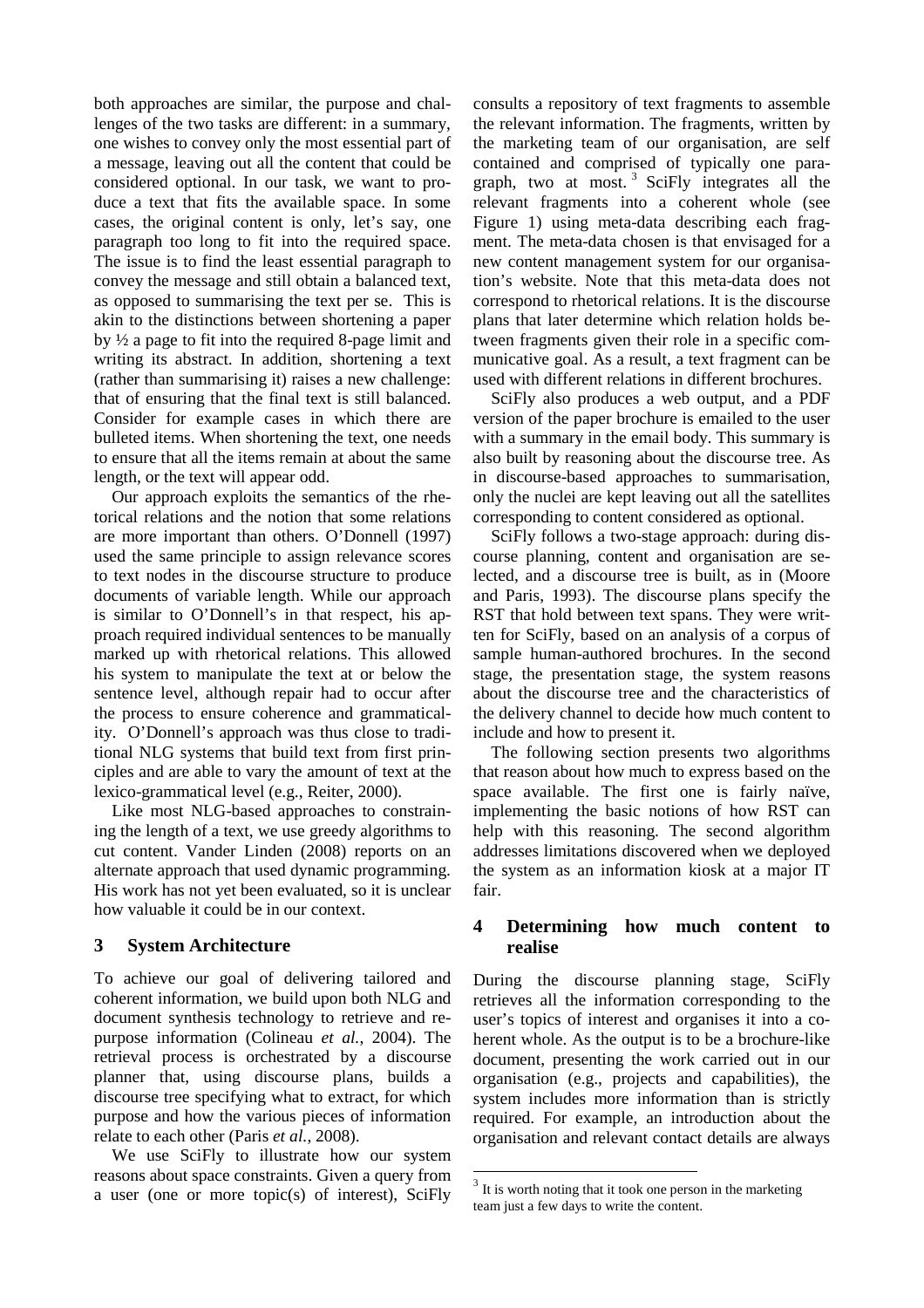included, and, in the case of a brochure about a project, a description of the research laboratory in which the project resides is also provided.

At the end of this stage, the system has produced a discourse tree. It includes the top level communicative goal, the intermediate goals and the rhetorical relations that exist between text spans. It thus encodes both the purpose of each retrieved text fragment and how these fragments relate to each other. This provides a basis to reason about which information to realise when there is too much content for some delivery medium (e.g., a doublesided A4 page).

As noted earlier, our two algorithms embody the principle of nuclearity. They also both exploit the notion that some relations are more important than others. For example, *context* (providing the context in which to understand the information in the nucleus) might be considered more important than *elaboration* (providing more details)*.* By assigning an importance value to relations, it becomes possible to rank the relations based on their contribution to the communicative goal. Our assignment, presented in Table 1, is based on judgments from our marketing staff.<sup>4</sup> The importance of each relation is defined in a declarative configuration file that can be easily modified to suit different preferences and application contexts.

| Shading      | <b>Discourse Relations</b> | Importance  |
|--------------|----------------------------|-------------|
| <b>Black</b> | Illustration, Background,  | Low         |
|              | Circumstance, Elaboration  | Low-Medium  |
| Dark         | Context, Motivation,       | Medium      |
| Grey         | Evidence, Summary,         |             |
|              | Justification.             |             |
| Light        | Preparation, Enablement    | Medium-High |
| Grey         |                            | High        |

**Table 1:** Some discourse relations and their ranking

To explain our algorithms, we represent the discourse tree using an abstract view, as shown in Figure 2. The communicative goals are represented as nodes. A white node indicates a nucleus; the other nodes, the satellites, are all shaded in grey corresponding to the importance of the rhetorical relation linking them to the nucleus.

Each node is the root of a subtree (empty if the node is a leaf) which generates some content. In both algorithms, the system computes for each node the approximate space required for that content in number of lines. This is computed bottom-up in an iterative manner by looking at the retrieved content at each node. Note, however, that the system can only compute an approximation of the number of lines of content to be generated, as this depends on style, line-wrapping and other formatting attributes within the text fragments and global spacing decisions in the PDF rendering process. In Figure 2, the number inside each node indicates the approximate amount of content that node produces (in lines).







# **4.1 Naïve algorithm**

From the two features of RST mentioned above (nuclearity and relative importance of relations), we designed a straighforward algorithm to exploit the discourse structure in order to decide how much content to realise. This is our "naïve algorithm". With this algorithm, the system examines the top level node to determine if the current structure will result in too much content, given the properties of the output medium (e.g., lines of content per page). If so, the system selects the relation with the lowest importance and traverses the tree, dropping all the satellite nodes (including their sub-trees) that are related to a nucleus with this relation. The algorithm repeats this process until the amount of content meets the device space constraint.

Consider the example in Figure 2; the top node indicates 337 lines of content, while the space available for the device is 200 lines (specified in a device model). The *illustration* relation is the least important relation present. The algorithms thus drops all the satellites related by *illustration*. Since this is not enough, it picks the next least important relation (*background* in this case) and repeats the process until the space requirements are met. The resulting discourse tree and the ordered list of dropped nodes are shown in Figure 3. It is important to note that, with this approach, the resulting document is shorter but still coherent. This is because reasoning is done with the discourse tree and the rhetorical relations holding between subgoals.

We deployed the system with this algorithm at a trade fair in 2005 and 2006 and measured the general experience visitors had with the system. On average, people rated the system positively,

<sup>&</sup>lt;sup>4</sup> SciFly actually has 5 levels of importance. We have merged "low" with "low-medium" and "high" with "medium-high" here to avoid too many shades of grey.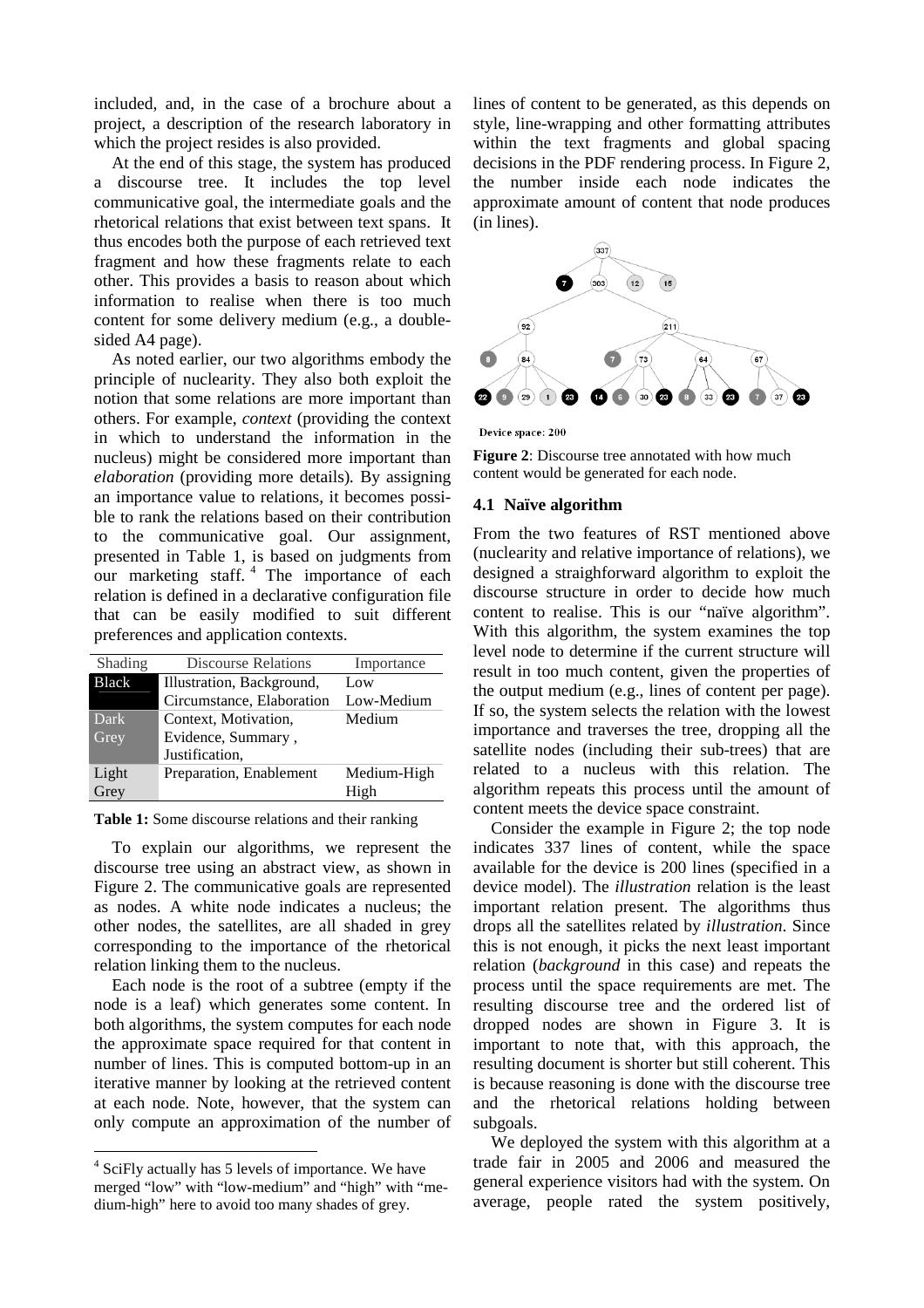emphasising the nice layout of the brochure, its conciseness and its informative content. The area identified as needing improvement was the amount of blank space in brochures (as seen in Figure 1), where it seems that more information could have



# **@@@@>Q@Q>@@@@@@**

**Illustration** Background Summary

**Figure 3:** The resulting discourse tree after applying the naïve space constraint algorithm.

been included. This is because our naïve algorithm drops many sub-tree(s) at once, thus potentially deleting a lot of content at each step. For example, in its third pass, the algorithm deleted 45 lines in one go. This can be too much, and indeed, the resulting brochure can appear odd because of the excessive blank space. This led us to our enhanced algorithm.

### **4.2 The enhanced algorithm**

We redesigned the algorithm to gain finer control over the text length. To do so, we take into account the depth of a node in addition to its rhetorical status. We first converted the *importance value* of a rhetorical relation (e.g., low, medium, high) into a *penalty score*. In our system, penalty scores range from 1 to 6, in increments of 1: from high importance relations with a score of 2, through to low importance relations with a score of 6. A nucleus is given a score of 1 to take the increment in tree depth into account.

We then assign each node an importance rating called its *weight.* It is computed by adding (1) the weight of the node's parent, to take into account the depth of the node in the whole tree, and (2) the *penalty score* of the rhetorical relation which relates the node to its nucleus. A child node is thus *heavier* than its parent. The larger the weight, the less important the node is to the overall discourse structure.<sup>5</sup>

Once the weights have been computed, the system orders the nodes by their weight, and the

heaviest nodes get dropped first. Thus, nodes deeper in the tree and linked by a discourse relation with a high penalty score (low importance) get removed first. Nodes are now dropped one by one until the top level node has an amount of content that satisfies the space requirement. This provides finer control over the amount of realised content and avoids the limitation of the first algorithm.

We illustrate this process through the same example. We annotate the tree of Figure 2 with node weights, as shown in Figure 4 (the weights appear outside the nodes). The system can now order the satellite nodes, from *heaviest* to *lightest*. As we consider that nuclei are important, other nodes (i.e., satellites) are dropped preferentially at any given depth of the tree. This is why we do not include the nuclei in our ordered list (shown at the bottom of Figure 4). A nucleus will get dropped *only* if its parent is dropped. The system takes the nodes with the heaviest weight and drops them one by one, until the top node has the appropriate amount of content. In our example, the seven left most nodes of the ordered list will be dropped (as indicated in the Figure in the boxed area). This results in much less text being dropped than with the naïve algorithm to satisfy the same requirement (e.g., 137 lines dropped instead of 180). As before, pruning the tree does not affect the coherence of the resulting document.



**Figure 4:** Tree annotated with weights and ordered list of (satellite) nodes

As mentioned previously, techniques used in discourse-based approaches to summarisation are quite similar to our algorithm. Like we do, they take advantage of the discourse structure and exploit the difference between nuclei and satellites to determine the most important units in a text. However, there are a number of differences that influence the ordering based on the importance of the nodes (units of text) and how much gets deleted. For example, the granularity of the units of text is different. This might have an impact on the type of discourse representation built (e.g., our satellites nodes

 $<sup>5</sup>$  Note that this is similar in concept to the relevance rating</sup> proposed by O'Donnell (1997), but computed differently. O'Donnell's rating penalises only nodes in a satellite scope, thus only partially taking the depth of the tree into account.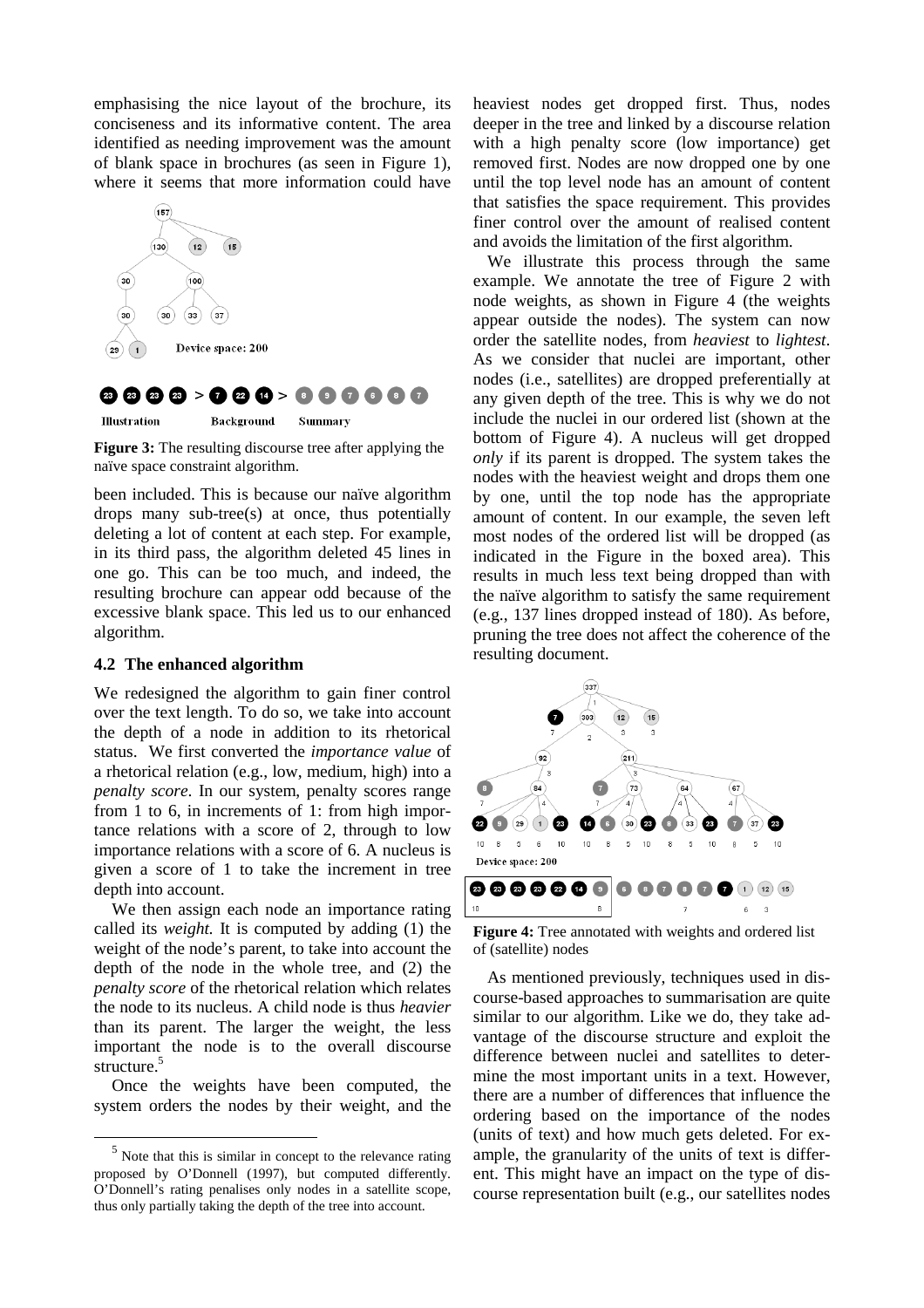are rarely further decomposed). Moreover, although Marcu (1998) has suggested that the semantics of rhetorical relations may play a major role in determining the important units in a text, this was not integrated in his scoring function because of lack of empirical evidence in his data. We believe that these semantics not only influence the ordering of the nodes but also lead to a finer grained partial ordering, thus giving us finer grained control.

To illustrate this, we applied Marcu's scoring function to the discourse tree of Figure 2. Figure 5 shows the partially ordered list of nodes we obtained (ranked from most to least important). While the two lists are not fundamentally different, the way nodes get dropped is different. With Marcu's scoring function, we would have dropped 159 lines instead of 137 using a partial ordering with 4 levels instead of the 6 with our enhanced algorithm. Finally, our treatment of lists and itemised items is substantially different, as described below.



**Figure 5:** Ordered list of nodes when applying Marcu's scoring function

This enhancement to the algorithm allows the system to have finer control over what is generated. However, as noted earlier, shortening a text, rather than summarising it, raises a new challenge: that of ensuring that the final text is still balanced. Sometimes, a discourse structure contains several parallel sub-structures that, if pruned unevenly, results in text that is unbalanced and appears odd. This happens for example in a paper, when we itemise or enumerate to provide a list of topics. We typically try to balance the amount of text each topic contains, avoiding having one topic with one sentence while another topic has several paragraphs. In our case, we have such parallel structures when describing a list of projects (belonging to a research laboratory, for example, or when the user has indicated interest in several projects). In these cases, the discourse structure contains several sub-trees which are likely to be of the same structure, as illustrated schematically in Table 2. This structure is generated during discourse planning by a plan containing a *foreach* statement, e.g., *(foreach project in project-list (describe project))*.

| <b>Project 2</b> | Project 3      |
|------------------|----------------|
| • Introduction   | • Introduction |
| • Description    | • Description  |
| • Illustration   | • Illustration |
|                  |                |

**Table 2**. Example of parallel and balanced structures

To keep the overall structure balanced, the system annotates all sub-structures issued from such a foreach statement. Then, when constructing the ordered list of satellites, the system clusters nodes at the same level of depth in the sub-structures, taking into account their relationship to the nucleus, as shown in Figure 6. (Note that, since these subtrees are generally identical, the nodes will often have similar weights.) When dropping nodes, the whole cluster will be deleted at the same time, rather than node by node.



Figure 6: Ordered list of (satellite) cluster nodes

In the structure of Table 2, illustrated in Figure 6, for example, illustrations for all projects (cluster of weight 10) will be dropped together, then all introduction sections (cluster of weight 8). This prevents one sub-structure from being pruned more than its sibling structures and thus ensures the resulting brochure is balanced.

### **5 Comparative Performance Analysis**

We performed an analysis of the two algorithms to assess their comparative effectiveness with respect to filling the space of a two-page brochure. In particular, we wanted to find out whether the enhanced algorithm reduced the amount of dropped content, filling up the available space more effectively.

We automatically generated 1605 brochures about randomly selected topics, using both algorithms. For each brochure, we stored data about the total amount of content initially assembled and the amount of content withheld from the generated brochure (none if nothing was dropped). For our analysis, we kept only the brochures for which content was withheld. This left us with 1507 brochures. We observed the following improvements, as shown in Figure 7:

• 82.5% of the brochures generated with the enhanced algorithm filled over 96% of the available space (leaving at most 8 lines of empty space). Only 29% of brochures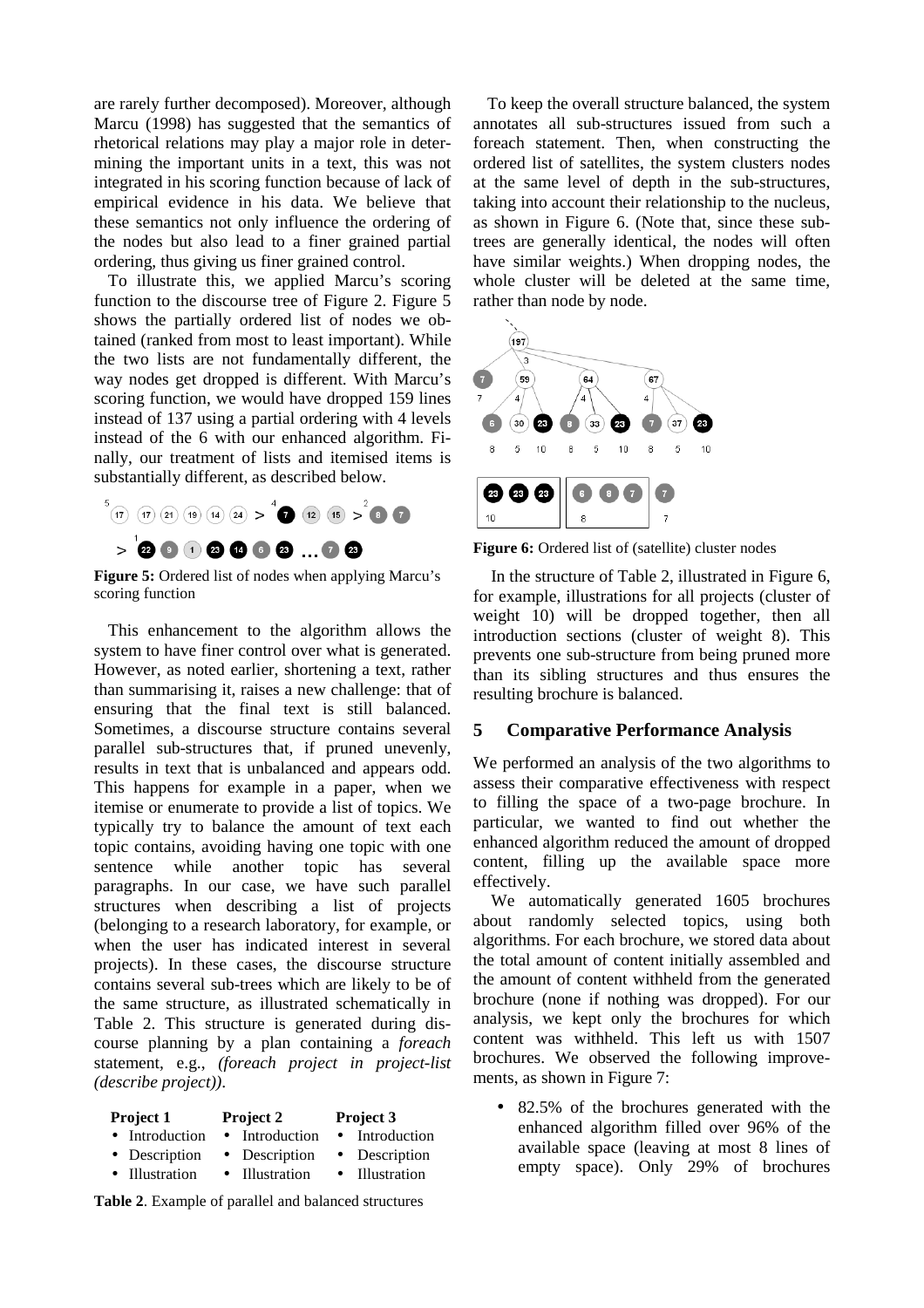generated with the naïve algorithm achieved this performance.

• 96.5% of the brochures generated with the enhanced algorithm filled at least 90% of the space, compared with 44.5% of brochures generated using the naïve algorithm.





Given the discourse planning approach employed by our system, we know that the generated text is coherent with both algorithms. The results on the amount of text generated show that our enhanced algorithm results in a much better use of the available space than the naïve algorithm. Finally, because the algorithm prunes parallel structures in a synchronised manner, we know that the resulting text is balanced. We have thus achieved our goal of producing a well structured coherent text that fills as much of the space available as possible, when fine-grained control over the text generated is not possible. We can also conclude that it is useful to exploit the discourse structure to reason about what to include when we have specific space requirements.

In further analysing the results, we found the following:

- 75% of brochures included more content using the enhanced algorithm , as we desired;
- 13% had the same amount of content regardless of the algorithm used. (Note that the same amount of content does not necessarily mean that the content is identical, as the algorithms select the content to drop differently.); and
- 12% of the brochures actually contained less content with the enhanced algorithm than with the naïve one.

We examined these results in more detail to understand what was happening.

In the brochures that gained content with the new algorithm, an average of 32 new lines of content was included, which represents about 15% of the whole brochure. More specifically, as shown in

Figure 8: 36% of the brochures gained between 1 and 20 lines of relevant content (representing 1- 10% of the brochure); 28% gained between 21 and 40 lines (11-20% of the brochure); and 30% gained 41 to 60 lines (21-30% of the brochure).



**Figure 8:** Percentage of gained lines with the enhanced algorithm

An example of brochure generated with the enhanced algorithm is shown in Figure 9. The content kept by the enhanced algorithm that would have been dropped by the naïve one is highlighted in grey.



**Figure 9:** Example showing the differences in content between the two algorithms

In the 12% of cases where the enhanced algorithm drops more content than the naïve one, we noted that, on average, the naïve algorithm had produced a brochure which was about 3 lines away from a full brochure, while the enhanced one produced a brochure which was, on average, 7 lines away from such a brochure. Thus, these brochures were at least 96% filled for both algorithms. The reduction in realised content for the new algorithm was due to our treatment of parallel discourse structures, thus representing a desirable loss of content to create balanced brochures, as described earlier. This illustrates a limitation of this metric for comparative performance analysis: it only takes into account the space used rather than the overall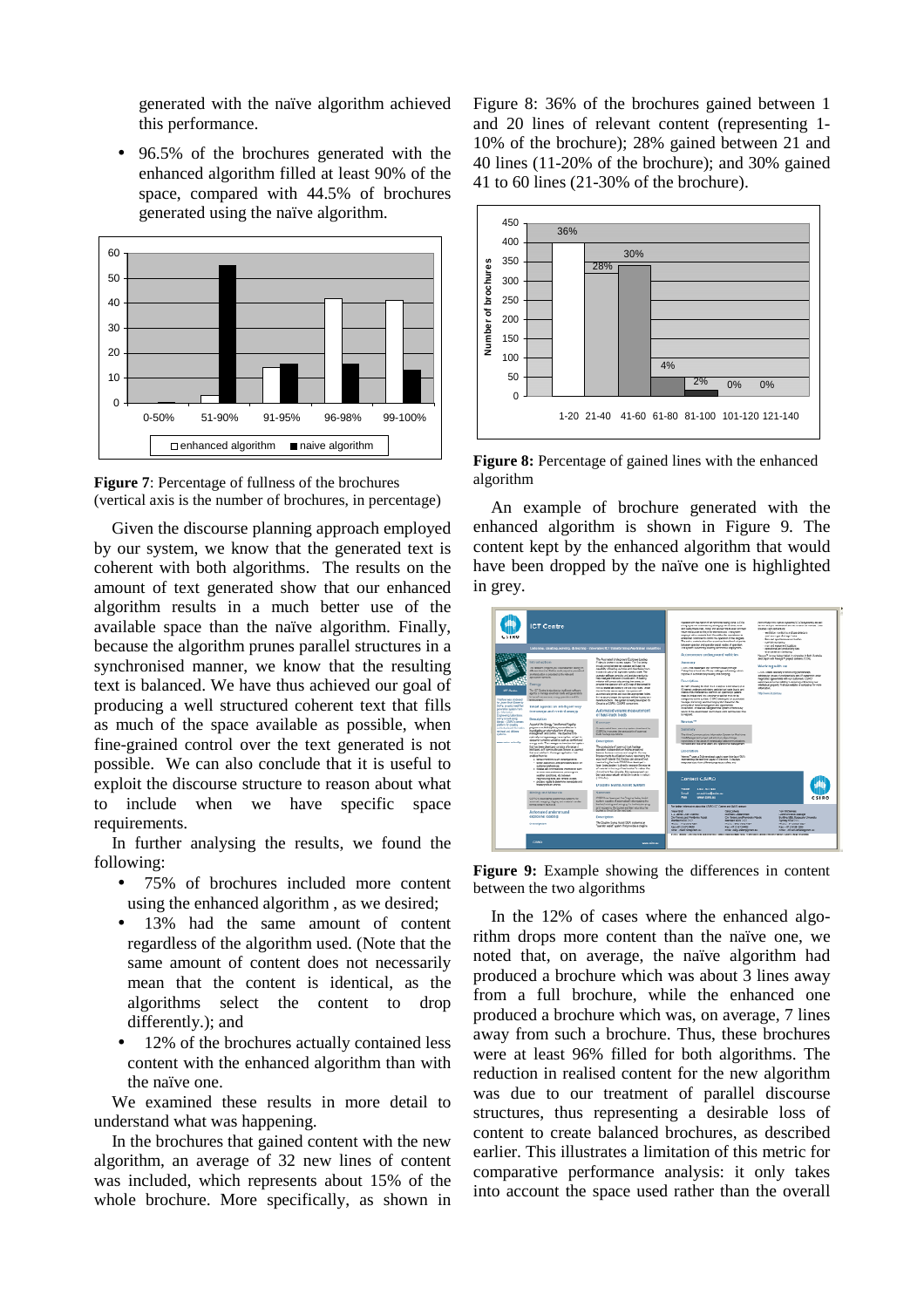quality of the output. Clearly loss of content is desirable in some cases to maintain a well structured and balanced text. To measure the overall quality of the brochures produced by the two algorithms, we performed a user evaluation.

# **6 User evaluation**

In our user evaluation, we asked users to compare pairs of brochures, where one brochure was produced by the naïve algorithm and the other by the enhanced algorithm. The users were asked to choose which brochure, if any, they preferred. The aim was to ensure that the improved use of space did not have any negative impact on the overall quality of the brochure and the users' satisfaction. The layout for all brochures was kept constant.

Seventeen users participated in the evaluation and were presented with seven pairs of brochures. The pairs of brochures were selected to represent the variety of output produced by both algorithms. As mentioned earlier, in the majority of the cases, the enhanced algorithm uses the available space more effectively by including more content in the brochure. However, in a number of cases, due to our treatment of parallel structures, and also because the two algorithms select the content to drop differently, the enhanced algorithm produces brochures with the same amount or less content than using the naïve one. To represent these cases and evaluate whether this has an impact on how users assess the quality of the brochures, we selected the brochures as follows: in three pairs, the brochures generated by the enhanced algorithm contained more content (cluster 1), in two pairs, both brochures had the same amount of content regardless of the algorithm used (cluster 2), and in two pairs, the brochures generated by the enhanced algorithm contained a bit less content (cluster 3). To control any order effect, the pairs were randomly presented from user to user, and in each pair, each brochure was randomly assigned a left-right configuration. The results are shown in Table 3.

| <b>Pairs</b> | <b>ENHANCED</b> | <b>NAIVE</b> | <b>EQUIV</b> |
|--------------|-----------------|--------------|--------------|
| Cluster 1    | 26              |              | 11           |
| Cluster 2    |                 | 14           | 12           |
| Cluster 3    | 17              |              |              |
| Total        | 51              | 37           | 31           |

|  |  |  |  | Table 3: Users' ratings of preference |
|--|--|--|--|---------------------------------------|
|--|--|--|--|---------------------------------------|

Table 3 shows that participants generally preferred the brochures generated with the enhanced algorithm over the ones produced with the naive algorithm, or found them equivalent. If we group together the participants' preference for the brochures generated by the enhanced algorithm (51

votes) with the 31 cases where participants found the pair of brochures equivalent, we see that we have not lost any performance in terms of users' satisfaction with the enhanced algorithm, while we gain significantly in the amount of text included.

Interestingly, most users preferred the enhanced algorithm for cluster 3, where the enhanced algorithm produced less text but pruned parallel substructures in an even manner, resulting in more balanced documents. Also, users seem to prefer the naïve algorithm for cluster 2, when both algorithms produce the same amount of text. After further analysis, we found that users liked having text presented as *summary*, a relation which got dropped more often with the new algorithm. This can be addressed by changing the importance of this relation. We also asked the users to explain their choice. 'Good presentation' and 'good flow of information' were the reasons given for preferring the brochures generated with the enhanced algorithm.

# **7 Conclusions**

The ability to reason about how much content to generate in order to convey a message under space constraints is an important consideration for NLG systems. In our applications, we cannot resort to the traditional method of controlling the lexicalgrammatical resources to that effect. We generate text by re-using existing text fragments over which we do not have any control, and we need to produce, at discourse planning stage, a discourse tree with all the appropriate available content, in order to realise the output on several delivery channels (e.g., full structure for a web output, subset of the structure to fit specific space constraints such as a double-sided A4 page and only nucleus content for the email summary). We thus had to find other ways to satisfy space requirements. To this end, we implemented two algorithms that reason about the discourse tree. The first naïve algorithm, embodying in a straighforward manner the notions of nuclearity and the rhetorical relations' relative importance, resulted in a sub-optimal use of space. The enhanced algorithm addressed this limitation and ensured a balanced text. Our comparative analysis showed that our enhanced algorithm produces documents filling most of the available space, while maintaining users' satisfaction.

# **Acknowledgements**

We would like to thank Meriem Raji for her work on the user experiment, all the people who took part in our evaluation, our group and Keith Vander Linden for their input throughout the project.